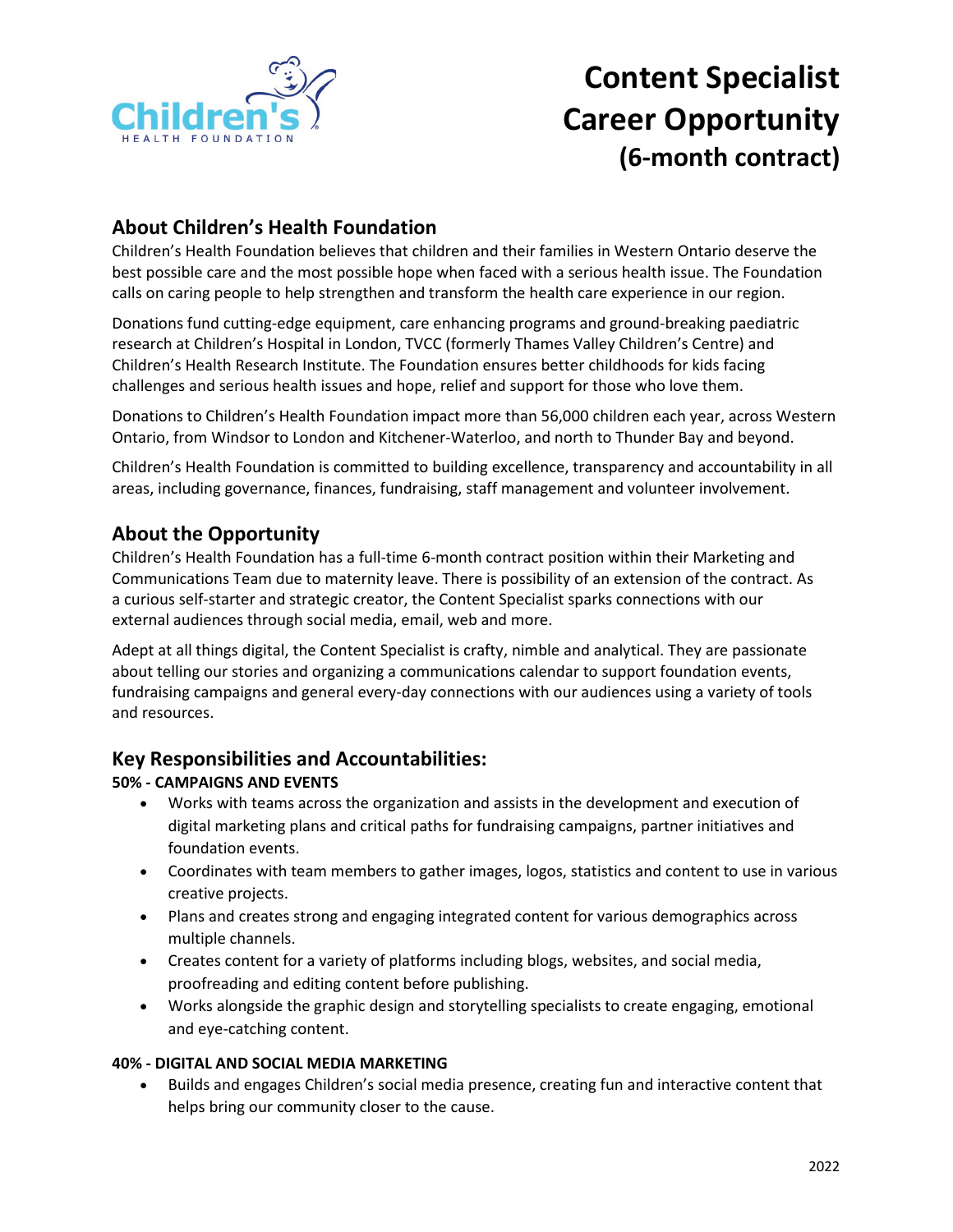- Manages the foundation social media calendar across various platforms including Facebook, Instagram, Twitter, LinkedIn and YouTube.
- Tracks key indicators for the foundation's social media channels and performance metrics for specific communication campaigns.
- Manages all social inboxes, responding to any questions or issues or risks that arise, with support from the Manager, Marketing and Direct Response.
- Keeps up to date with content trends, consumer preferences, and advancements in technology.
- Ensures message alignment with Children's Hospital, TVCC, and Children's Health Research Institute

#### **10% - MISCELLANEOUS**

- Assists the Manager as needed with other communications initiatives and duties as required.
- Conducts ongoing research into best practices, trends, and creative tactics across digital and fundraising channels.
- Assists at in-house events, including logistics and on-the-ground social media posting.
- Identifies, establishes and manages professional relationships with partners and patient families communicating compelling stories for the purpose of marketing the Foundation to a variety of audiences.

## **Required Skills & Knowledge:**

- Formal training in communications (e.g. degree or diploma in digital marketing, creative or professional writing, communications, media studies, etc.)
- Ideally, a minimum of 1-3 years of related work experience.
- Some knowledge of user experience and best practices for website, print, video, email, and social media marketing with some basic knowledge of HTML and CSS with the desire to learn more.
- Experience using online content management systems (Wordpress), content editing software (Adobe Photoshop, InDesign, Premier and Illustrator) data analysis platforms (e.g. Google Analytics) and Microsoft Office suite.
- Strong understanding of content practices such as SEO, SMO, and PPC.
- Ability to use data to draw out actionable insight to improve social media and stewardship strategies.
- Excellent project management skills with ability to manage multiple tasks and priorities and meet critical deadlines.
- Strong organizational, interpersonal and communication skills. Ability to condense and package information in a visually appealing and logical manner.
- Able to work independently as well as in a team environment.
- Knowledge of online giving/event promotion strategies an asset.
- Experience with Luminate or other online fundraising management software is an asset.

While this role will work alongside the Graphic Design and Storytelling Specialists, the Content Specialist should have an eye for design and should have adequate written communication skills with the ability to write in both journalistic and digital marketing styles.